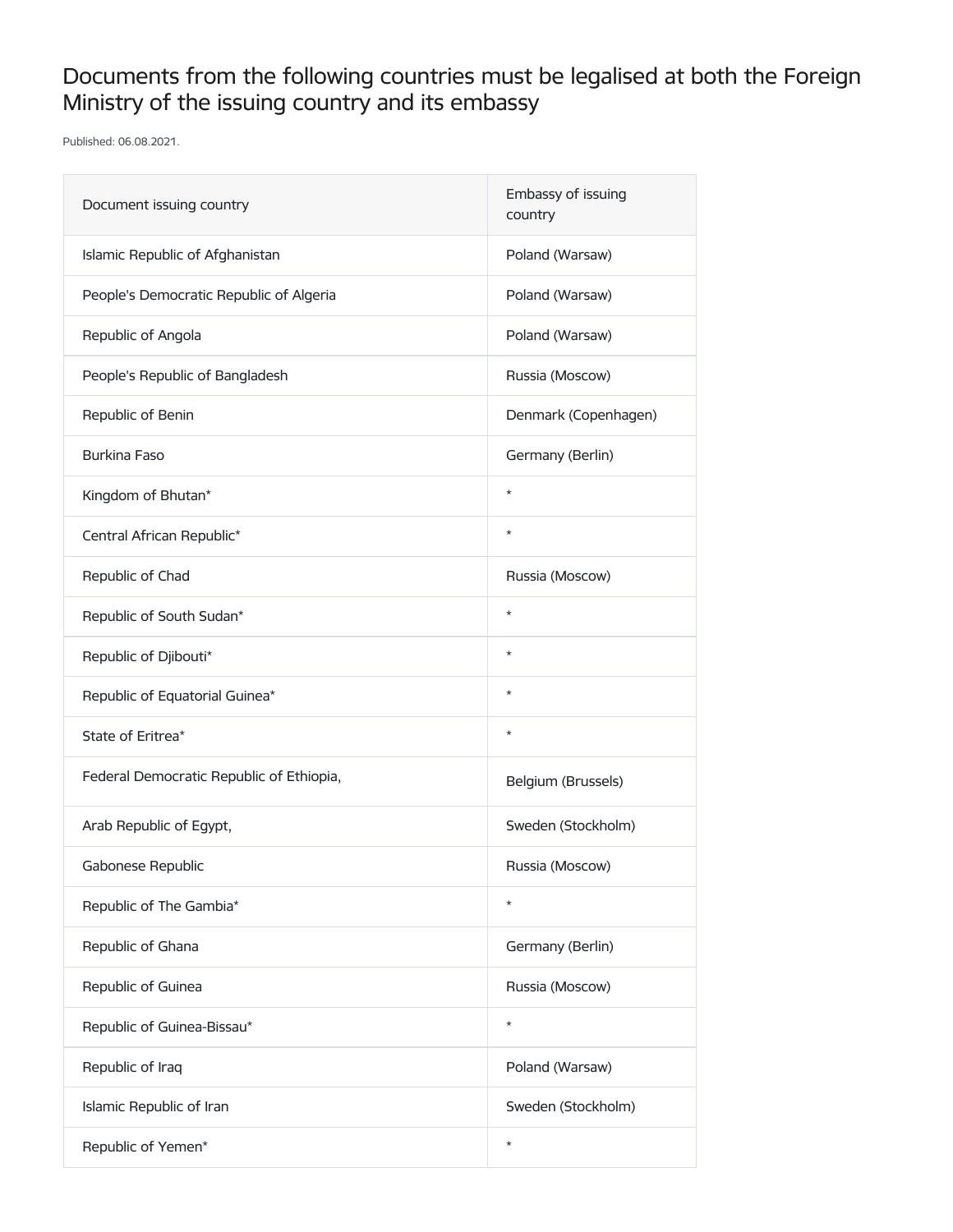| Document issuing country                                      | Embassy of issuing<br>country |
|---------------------------------------------------------------|-------------------------------|
| Kingdom of Cambodia,                                          | Russia (Moscow)               |
| Republic of Cameroon                                          | Egypt (Cairo)                 |
| Republic of Kenya*                                            | $\star$                       |
| Union of the Comoros*                                         | $\star$                       |
| Democratic Republic of the Congo*                             | $\star$                       |
| Republic of the Congo                                         | Russia (Moscow)               |
| Republic of Côte d'Ivoire                                     | Russia (Moscow)               |
| Democratic People's Republic of Korea (DPRK) (North<br>Korea) | Sweden (Stockholm)            |
| State of Kuwait                                               | Germany (Berlin)              |
| Lao People's Democratic Republic                              | Germany (Berlin)              |
| State of Libya                                                | $^{\star}$                    |
| Republic of Madagascar*                                       | $\star$                       |
|                                                               |                               |
| Republic of Mali                                              | Germany (Berlin)              |
| Islamic Republic of Mauritania                                | Germany (Berlin)              |
| Republic of the Union of Myanmar                              | Russia (Moscow)               |
| Republic of Mozambique*                                       | $\star$                       |
| Republic of Niger*                                            | $\star$                       |
| Federal Republic of Nigeria                                   | Ukraine (Kyiv)                |
| Islamic Republic of Pakistan                                  | Poland (Warsaw)               |
| Palestinian Authority (Gaza Strip and the West Bank)          | Finland (Helsinki)            |
| State of Qatar                                                | Poland (Warsaw)               |
| Republic of Rwanda                                            | Netherlands (The Hague)       |
| Kingdom of Saudi Arabia                                       | Finland (Helsinki)            |
| Republic of Senegal                                           | Netherlands (The Hague)       |
| Syrian Arab Republic                                          | Belarus (Minsk)               |